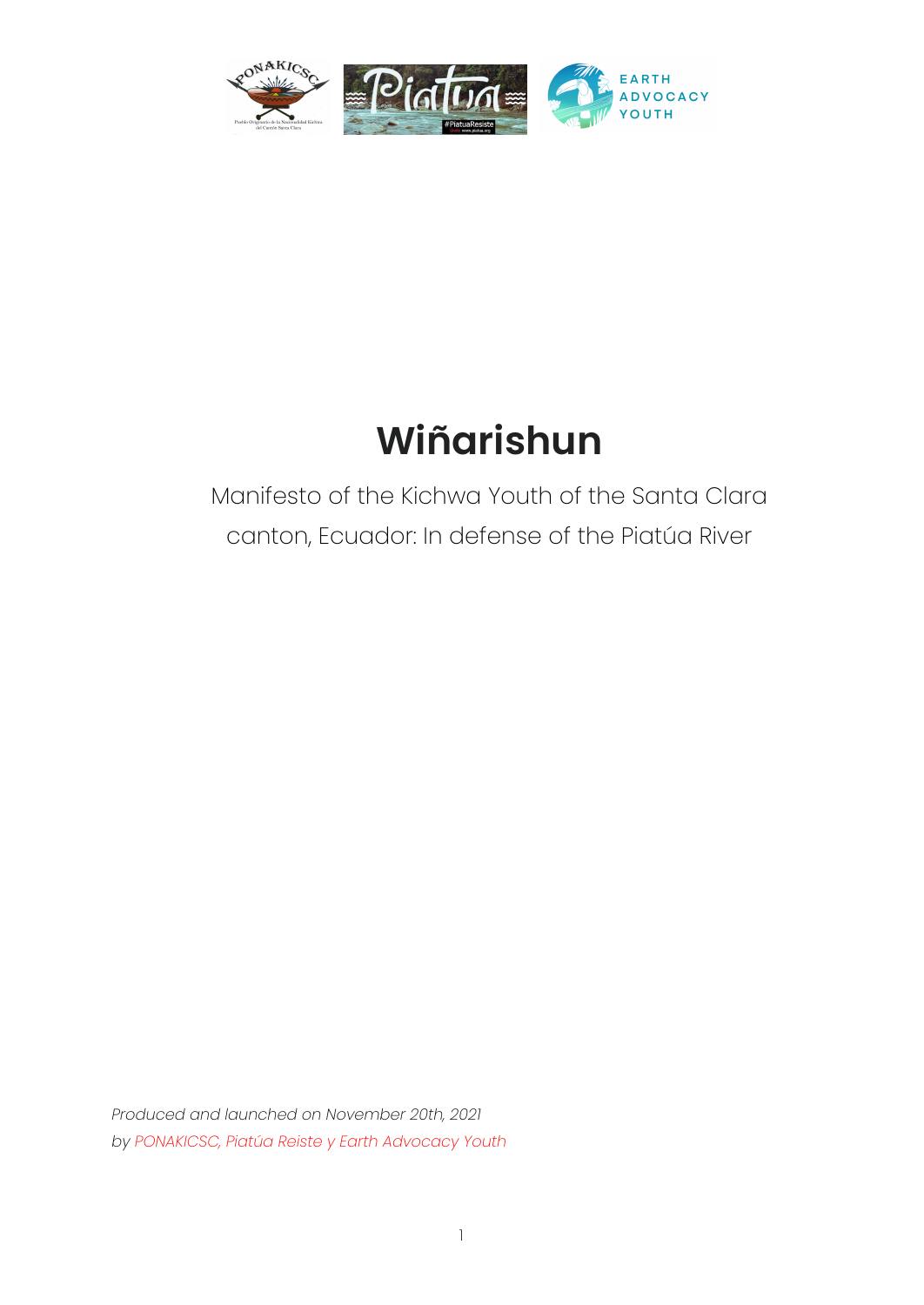

## THE CONTEXT

#### 1. The Piatúa Case - Legal Precedent

The canton Santa Clara is located in the west of Ecuador, one of the four cantons in the province of Pastaza. It is home to the Amazonian Kichwa People of Santa Clara, with 22 communities and 2 parishes. Within the territory of Santa Clara lies the Llanganates National Park, which holds some of the most crystalline rivers of the Ecuadorian Amazon, including the Piatúa River. which this Manifesto aims to address and protect.

In this region, a hydroelectric power plant project run by the state-owned Genefran S.A., located between the provinces of Napo and Pastaza in Ecuador, is being pushed for approval.

The concession occurred without the adoption of specific measures to prevent environmental impacts on the integrity, sanctity and health of the river, the endangered species that inhabit the riparian ecosystem and the communities that coexist with the river.

This goes against the Ecuadorian Constitution. Indeed, in 2008, Ecuador became the first country in the world to recognize the rights of Nature in its fundamental law. This represented a revolutionary step in the protection of Earth's living systems. In practice, this decision comes with defined implications for any development project proposed and approved within the national territory. Two of these requirements are to:

1) Prepare a thorough environmental impact assessment; and

2) Complete a process of free, prior, and informed consent before a permit is granted. Unfortunately, these requirements are neither met nor respected in the case of the Piatúa River.

In September 2019, in the face of strong and persistent resistance of the Kichwas for the lack of prior consultation, the Provincial Court of Pastaza decided to suspend the operations of the hydroelectric power plant. The Court determined that Genefran S.A. had not complied with the legal responsibility of free, prior, and informed consent and that the company is obliged to carry out further technical studies related to the construction of the hydroelectric power plant before it can continue to operate in the area.

The local Kichwa organization *PONAKICSC* (Pueblo Originario Kichwa de Santa Clara) argues that the project threatens non-human living systems in the area, as well as the livelihoods and cultural identity of the Indigenous Kichwa People of Santa Clara.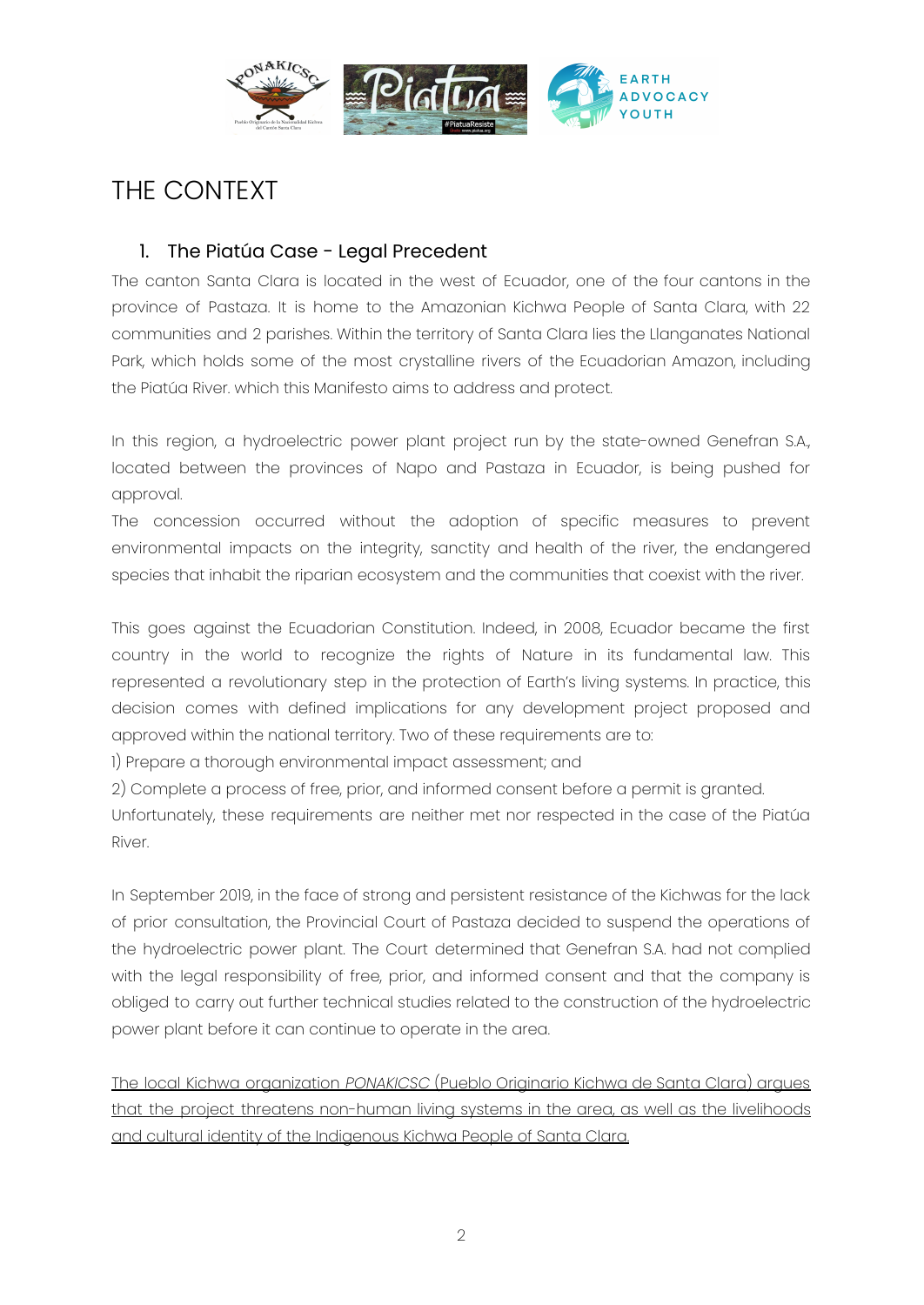

For us, Piatúa is a living and conscious being who represents an integral part of our identity as an Indigenous People, as well as our collective ability to continue to thrive and protect all living beings, spirits, and healing sources that exist within the river and our territory. The undeniable consequences of this project will imply the destruction of the Piatúa River, including local livelihoods in nearby communities. Equally important, the project will result in a traumatic spiritual, cultural, and existential disconnection for the Kichwa People of Santa Clara. Furthermore, the hydroelectric project violates the fundamental rights of our people, especially since the construction of the hydroelectric power plant began without free, prior, and informed consent. This project will also critically affect the flora and fauna. It will endanger a species of catfish endemic to Piatúa, as well as nine species of frogs that are already considered critically endangered and at risk of extinction. Lastly, the hydroelectric power plant will also cut off a critical ecological corridor between the Andes Mountains and the lower Amazon basin. In short, the project will bring ecocide, biodiversity loss, and cultural extinction.

#### 2. The Kawsak Sacha Declaration

To promote resilient protection of our territory as well as the continuity of the cultural practices and life of our communities, the Kichwa Indigenous People of Sarayaku presented a proposal for environmental and cultural preservation in 2018, called *Kawsak Sacha* (Living Forest).<sup>1</sup> In this proposal, the interests of all the Kichwa People of the Ecuadorian Amazon are represented. The intention of this proposal is to achieve the recognition of the Living Forest through the enactment of a law that catalogs a new category of preservation of the ancestral territories of Indigenous Peoples, where the spiritual dimension of a sacred territory is also recognized.

According to the Declaration, "Kawsak Sacha is a territorial and vital space, elevating the emotional, psychological, physical and spiritual elements transcendental to the energy, health, and life of Indigenous Peoples".<sup>2</sup> For Amazonian communities, the forest is life. Each space has its keepers and owners. All the mountains and big trees are interconnected by networks through which the superior beings of the jungle, *Supay*, move and communicate. The waterfalls are the gateways that connect with the lagoons and rivers, through which the *Yakuruna* (water beings) and the *Yakumama* (anaconda) travel to the Amazon River. In the rivers and lakes, the Yakuruna are the ones who preserve the abundance of ichthyofauna. So, when a water being is forced to abandon its river because of destruction or disrespect, the river becomes sterile and lifeless.

<sup>1</sup> See *Kawsak Sacha Declaration*.

<sup>&</sup>lt;sup>2</sup> Ibidem.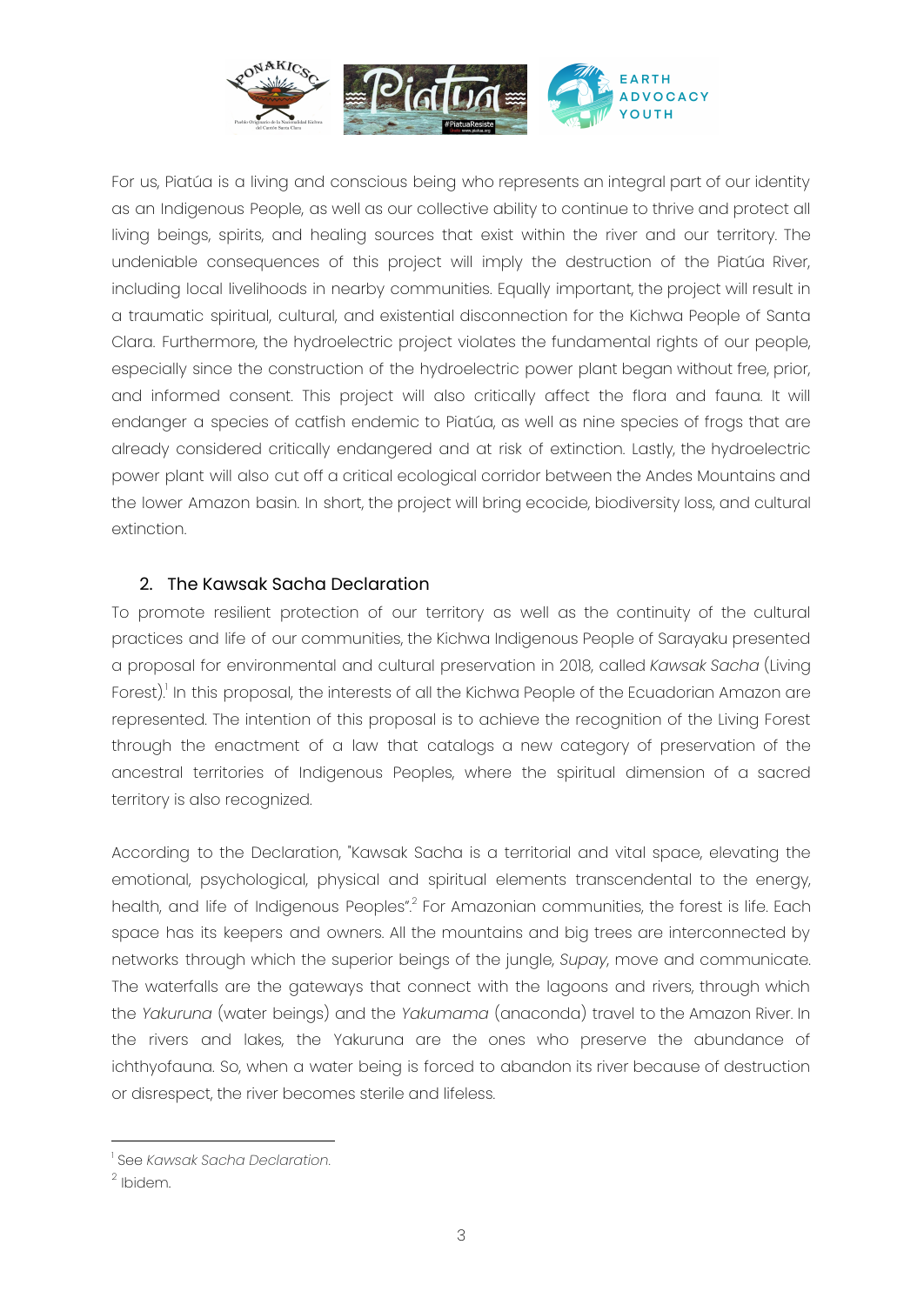

#### 3. Legal Framework: International, Regional, and National Levels

The rights of Nature are in many ways connected with the rights of Indigenous Peoples. The Kawsak Sacha proposal solidifies this connection by not only proposing a legal recognition of the right to land and Nature for Indigenous Peoples worldwide, but it also includes a spiritual dimension to these rights. It includes the recognition of an area intrinsically protected from extractivism. In other words, it affirms that the development of industrial projects is *not* compatible with sacred territories. This is fundamental in the case of the Piatúa River, where the communities are fighting against a hydroelectric company that belongs to the Ecuadorian State.

**The Universal Declaration on the Rights of Rivers** states that all rivers are living entities and subjects of rights.<sup>3</sup> The declaration recognizes fundamental rights, such as the right to flow freely, to regenerate and restore themselves, to maintain essential functions within their ecosystems, and to be free from pollution. It also includes the right to legal guardianship, meaning that all rivers hold legal personality in a human court of law. Through the declaration, all states are called upon to implement these rights and provide the necessary resources to ensure that they are enforced and respected, for all current and future generations on Earth. This is one of many reasons for why the voices of young Indigenous leaders are essential in the protection of the world's rivers, Piatúa included.

Another important reason to amplify youth leadership in the protection of Earth's living systems, is the loss of wild kind. In the last fifty years alone, freshwater vertebrate populations have declined by 84%, which is more than double the decline observed for terrestrial or marine species. Since 1970, migratory fish species have declined by 75%, and large flagship fish such as sturgeon and catfish by 91%. Today, freshwater species are more threatened than life on land or in the sea, with almost a third of freshwater fish species threatened with extinction.

Indigenous Peoples represent less than five percent of the total human population, yet they manage or hold tenure over 25% of the Earth's land surface and guard about 80% of the world's biodiversity. We know our living and thriving habitats so intimately that we have a very subtle perception of any ecological disturbances and are key actors in identifying early warnings. Meanwhile, much of this knowledge and traditions have been lost through systematic economic development and habitat destruction, a development that has promoted the indiscriminate use of raw natural elements and has resulted, on many

<sup>3</sup> See *Universal Declaration on The Rights of Rivers*.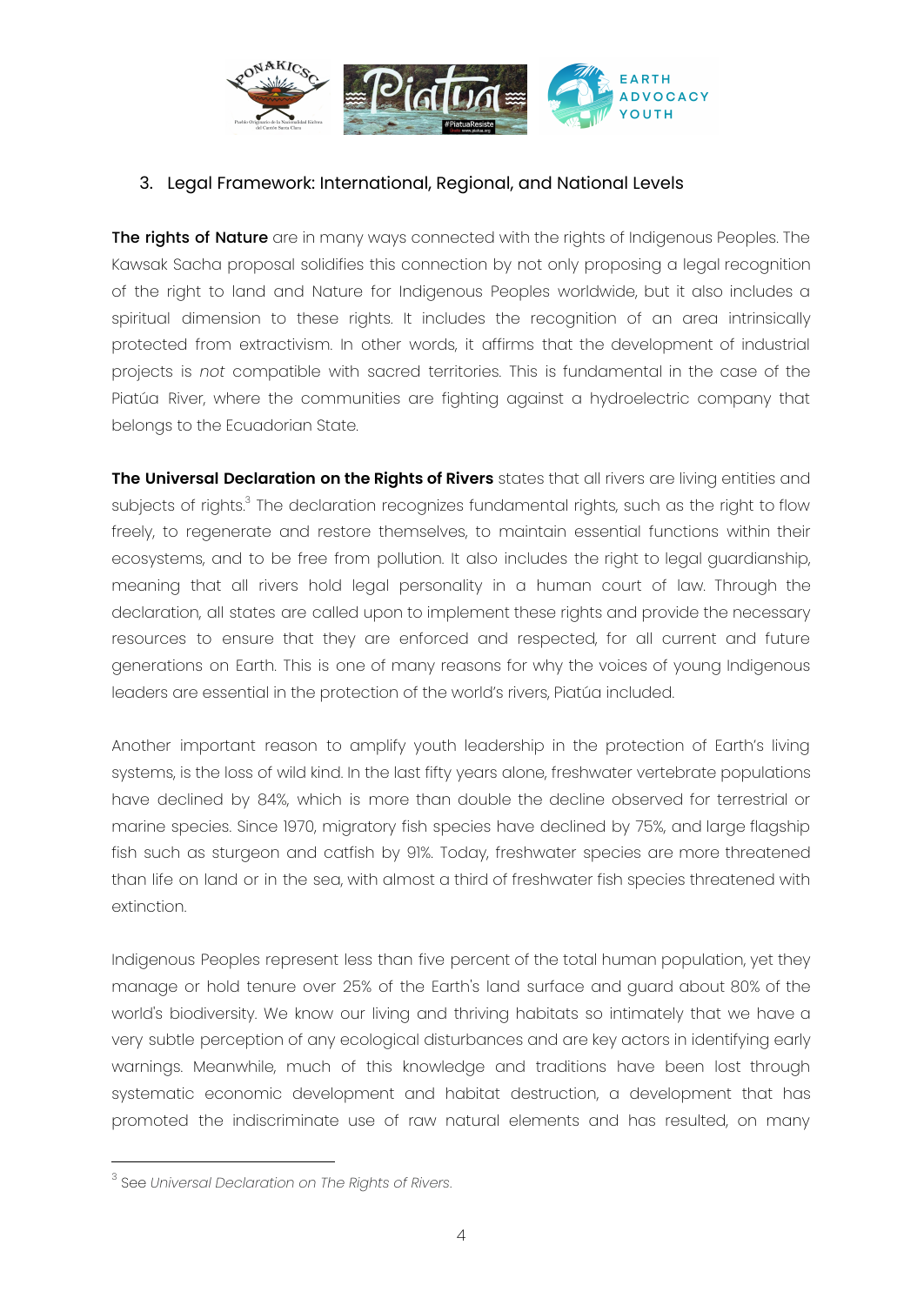

occasions, in depriving us and countless other Indigenous Peoples of our right to our ancestral lands.

Regarding the concept of Kawsak Sacha, it is important to emphasize that the rights of Indigenous Peoples and the territories they inhabit must be understood as a whole, in turn strongly linked to the preservation of Earth's web of life. For us, the meaning of territory is not based on a situation of dominion over a place, but rather implies and requires the possibility to make decisions about ourselves, the world around us and our natural longing; we consider ourselves to be one with the universe.

Many international instruments exist to safeguard the land rights of Indigenous Peoples. In 1989, the **ILO Convention 169** was published and ratified by 22 countries.<sup>4</sup> Its strength lies in the respect for ethnic and cultural diversity, and the recognition of both individual and collective rights. The 2007' Declaration ratifies Indigenous Peoples' rights to identity, culture, language, employment, health, education and other issues, but, above all, it provides a framework through which to resolve situations where there is a clash between state policies and Indigenous Peoples' rights.

Regional jurisprudence has shown support for international instruments and has built the right of Indigenous Peoples to make decisions about our territory. Several cases in the Inter-American Court of Human Rights, such as the case of the Saramaka People v. Suriname (2007)<sup>5</sup>, or Case of the Garífuna Community of Punta Piedra and its Members v.

<sup>4</sup> ILO (International Labour Organization) Convention C169 - *Indigenous and Tribal Peoples Convention, 1989*, Article 6: "(1) In applying the provisions of this Convention, governments shall: (a) consult the peoples concerned, through appropriate procedures and in particular through their representative institutions, whenever consideration is being given to legislative or administrative measures which may affect them directly; (b) establish means by which these peoples can freely participate, to at least the same extent as other sectors of the population, at all levels of decision-making in elective institutions and administrative and other bodies responsible for policies and programmes which concern them; (c) establish means for the full development of these peoples' own institutions and initiatives, and in appropriate cases provide the resources necessary for this purpose".

<sup>2.</sup> The consultations carried out in application of this Convention shall be undertaken, in good faith and in a form appropriate to the circumstances, with the objective of achieving agreement or consent to the proposed measures.

<sup>5</sup> IACtHR (Inter-American Court of Human Rights), *Case of the Saramaka People v. Suriname, Judgment of November 28, 2007, Preliminary Objections, Merits, Reparations, and Costs*: "members of tribal and indigenous communities have the right to own the natural resources they have traditionally used within their territory for the same reasons that they have a right to own the land they have traditionally used and occupied for centuries. Without them, the very physical and cultural survival of such peoples is at stake. Hence the need to protect the lands and resources they have traditionally used to prevent their extinction as a people".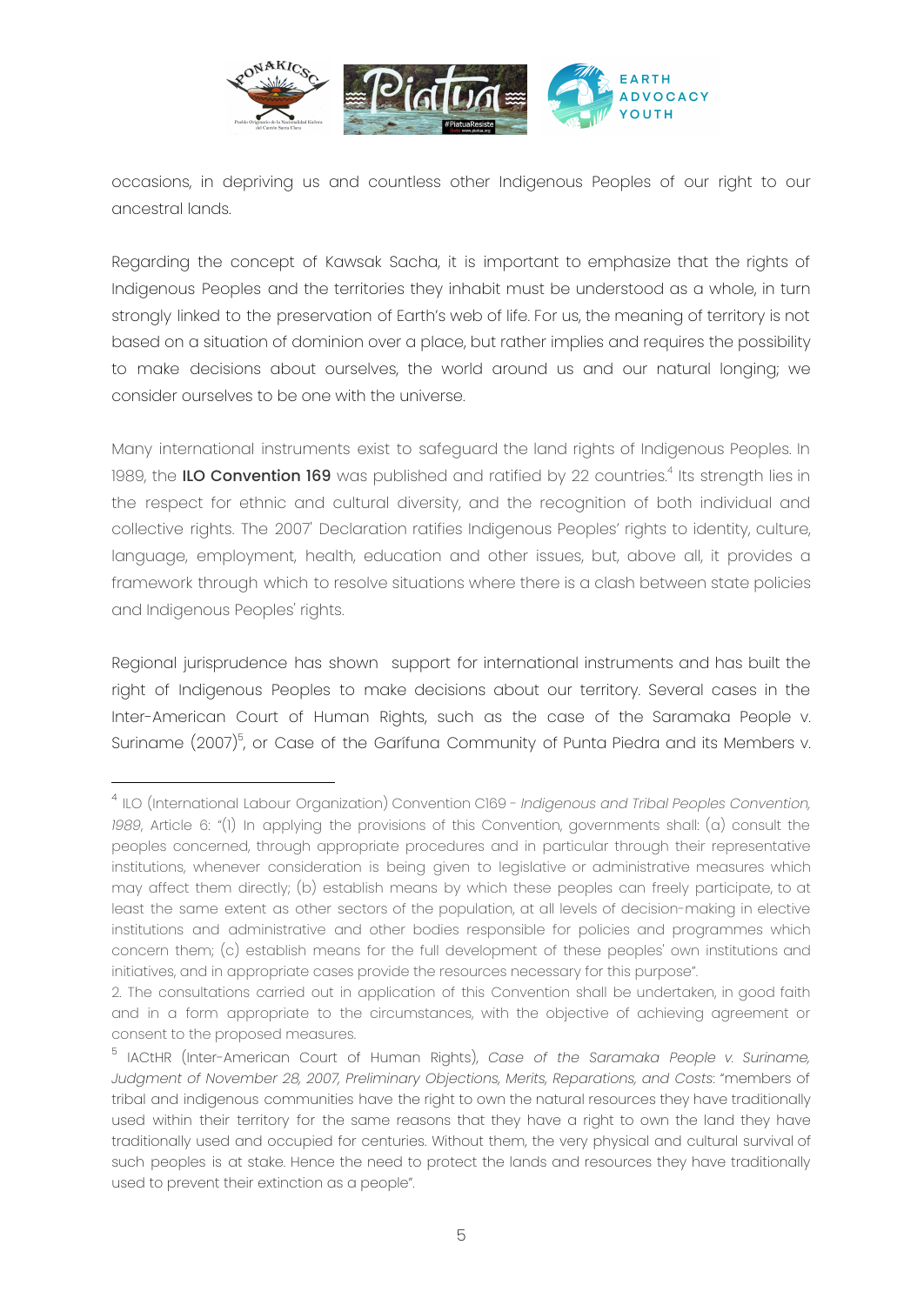

Honduras (2015).<sup>6</sup> These cases have demonstrated the value of consultation, which should not only be prior in all cases but should continue through to the initial phases of the project so that the affected community can truly influence the process.

The Indigenous population in Latin America is made up of approximately 50 million people belonging to +500 different ethnic groups, and the region is also home to some of the most pristine habitats in the world. This makes the dialogue between the necessity to reconcile the demands of economic growth with intrinsic care and the respect for the Earth one of the key policy issues in the region. Latin America has several legal instruments that are at the forefront of biodiversity protection. Some regional agreements stand out, for example, the **Escazú Agreement (2018)** on access to ecological information and the Leticia Pact, through which the Amazonian countries agreed to better monitor the state of the climate, water resources, and the rich biodiversity of the Amazon. The seven countries also committed to "strengthen the capacities and participation of Indigenous and tribal peoples and local communities in the sustainable development of the Amazon recognizing their fundamental role in the conservation of the region''.

However, despite these commitments, current ecological governance in the region is insufficient to ensure resilience and regeneration in so-called development. Implementation of the legal provisions and guidelines defined at regional and national levels is often weak. It is a highly unequal continent with fragmented governmental institutions, a situation that leaves many of its people in a situation of vulnerability.

In addition to regional instruments, at the international level, there are several binding legal instruments, which Ecuador has ratified, that safeguard biodiversity and consider Indigenous Peoples as key actors. The Convention Concerning the Protection of the World Cultural and Natural Heritage (1972) stipulates that it is the responsibility of the state to protect, conserve, rehabilitate and transmit to future generations the natural heritage located on its territory;<sup>7</sup> the **Convention on Biological Diversity (1992)**, and further, the

<sup>6</sup> IACtHR, *Case of Garífuna Punta Piedra Community and its Members v. Honduras*, Judgement of October 8, 2015, Preliminary Objections, Merits, Reparations, and Costs: "Prior consultations, as processes of dialogue and the search for agreements, should be carried out from the early stages of the elaboration or planning of the proposed measure, so that indigenous or tribal peoples can truly participate and influence the decision-making process, in accordance with relevant international standards" (our own translation).

<sup>7</sup> UNESCO (United Nations Educational, Scientific and Cultural Organization), *Convention concerning the Protection of World Cultural and Natural Heritage*, 1972, Art. 4: "Each State Party to this Convention recognizes that the duty of ensuring the identification, protection, conservation, presentation and transmission to future generations of the cultural and natural heritage referred to in Articles 1 and 2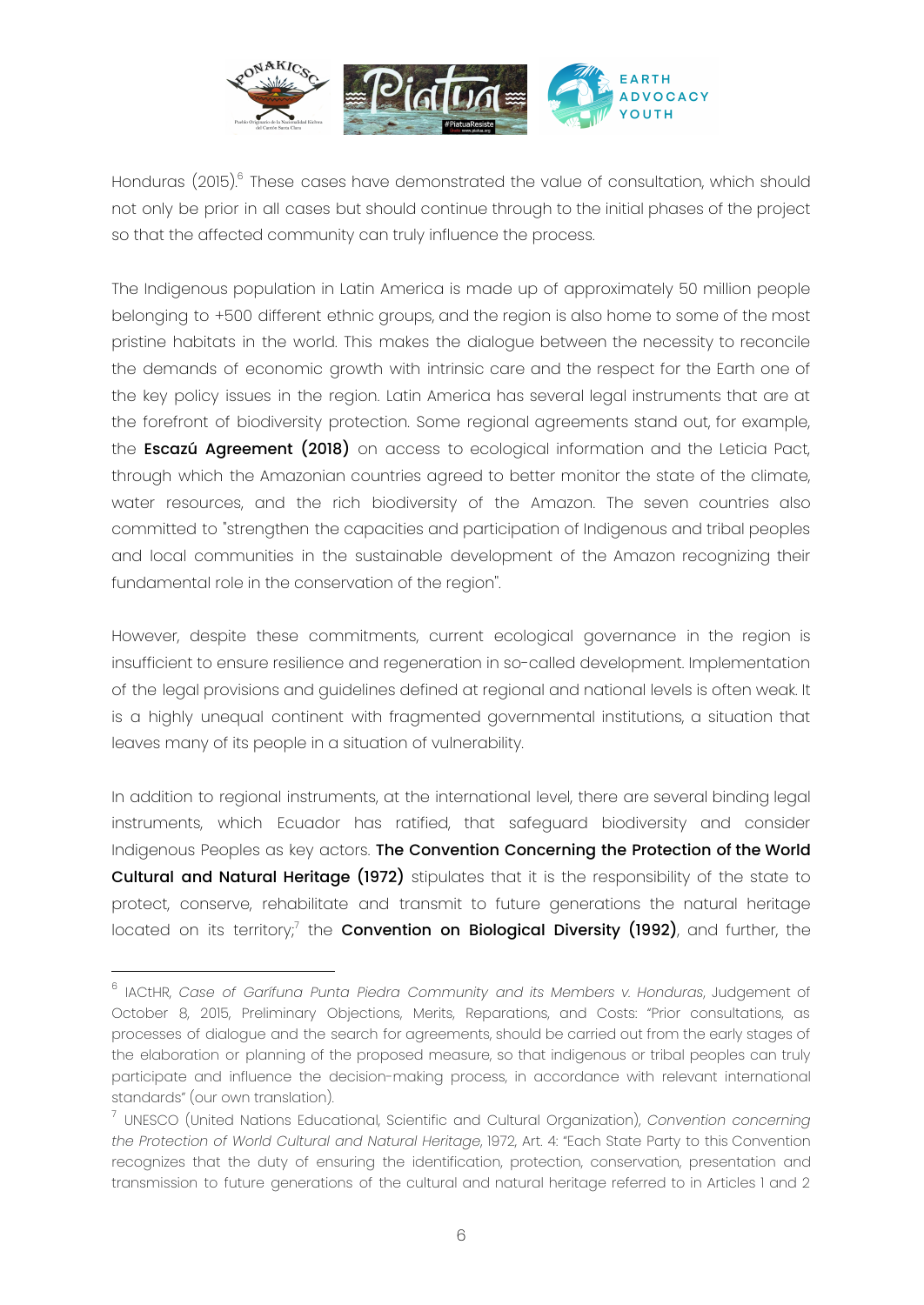

**Nagoya Protocol (2010)**<sup>8</sup> state that states shall, subject to their national legislation, respect, preserve and maintain knowledge, innovations, and practices of Indigenous communities embodying traditional lifestyles relevant for the conservation and regenerative use of biological diversity and promote their wider application, with the approval and involvement of the holders of such knowledge, innovations, and practices.<sup>9</sup> The **Paris Agreement (2015)** recognizes that work on adaptation should be carried out through an approach that is participatory and fully transparent, taking into consideration vulnerable groups, communities, and ecosystems and that such work should be based on and informed by the best available scientific information and, where appropriate, traditional knowledge, Indigenous Peoples' knowledge, and local knowledge systems, to integrate adaptation into relevant socioeconomic and environmental policies and measures, where appropriate. $^{\text{\tiny{10}}}$ 

In the case of Ecuador, despite recognizing the rights of Nature in its Constitution, there seem to be contradictions regarding the Rights of Nature, Indigenous Rights, and the power of the State. For example, in Art. 408 of the Constitution: "[...] inalienable property of the State [...]", it seems to give power to the State for mining activities and override the Rights of Nature.

and situated on its territory, belongs primarily to that State. It will do all it can to this end, to the utmost of its own resources and, where appropriate, with any international assistance and cooperation, in particular, financial, artistic, scientific and technical, which it may be able to obtain.".

<sup>8</sup> CBD (Convention on Biological Diversity), *Nagoya Protocol*, 2010.

<sup>9</sup> *Convention on Biological Diversity*, 1992, Art 8, J.

<sup>10</sup> UNFCCC (United Nations Framework Convention on Climate Change), *Paris Agreement*, 2015.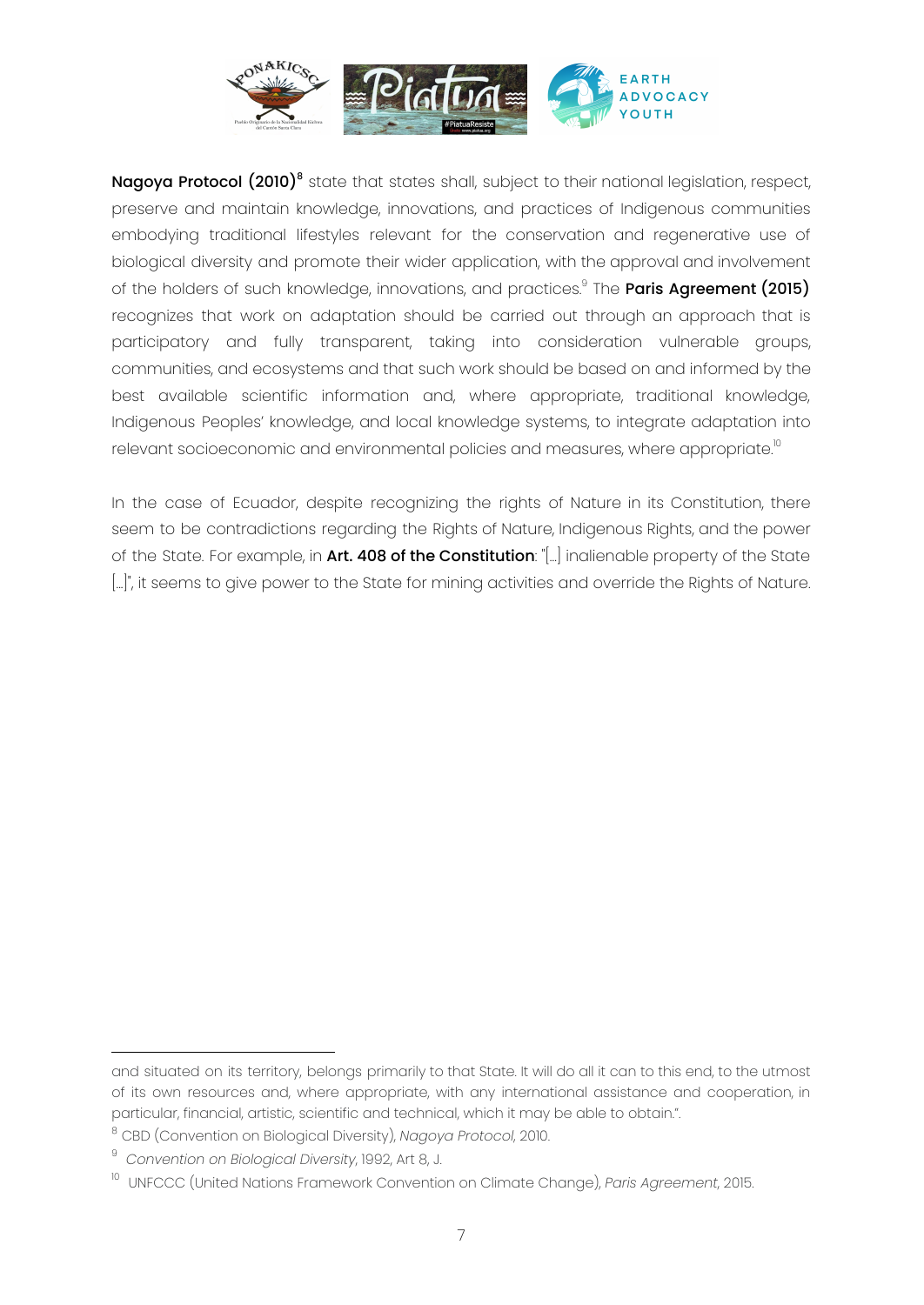

### THE MANIFESTO

#### **1. Water is Life**

For us, *Allpamama* (Mother Earth) and the forest give us the energy and breath of life. It is an ancestral source of wisdom, vision, responsibility, and solidarity. All that is born and lives within the living Forest has energy and symbolizes the human spirit, where soul and life are one with Allpamama.

In the same way, the Piatúa River is life, hope, and our origin as Indigenous Kichwa People of Santa Clara. That is why it is fundamental that the health, integrity, and life of Piatúa are protected by us as Indigenous Peoples, as its main protectors and descendants.

As young guardians of our ancestral territory, we are walking together with our elders, learning from them and channeling the collective strength and wisdom of our people into our efforts to prevent extractive companies from taking away our sacred cultural heritage.

#### **2. Piatúa and Cultural Identity**

The Piatúa River represents a strong pillar of our cultural identity as Indigenous Kichwa People of Santa Clara. The energy of our people is born in Piatúa, and the sacred and healing character of Piatúa is part of our way of life. Therefore, if you take away the source of life and energy that fundamentally defines us, you take away our way of life, as well as our cultural identity as people and as Kichwa youth.

#### **3. The River of Sacred Stones**

Beyond how intrinsically essential water and vibrant habitats are for human health, Piatúa is a river considered especially sacred for its healing properties. Nicknamed the "River of Sacred Stones", it is an essential part of the local Kichwa culture, which has traditionally used its waters and stones to heal all kinds of ailments. We Kichwa youth have grown up listening to stories from our grandparents, and we have also witnessed how Piatúa has cured illnesses such as fever, stomach pains, bone pains, and more. According to our cosmovision, Piatúa is considered to heal bad energy - A kind of spiritual healing that charges energies, brings serenity, and is a source of knowledge.

For us, the concept of health goes beyond the physical or psychological well-being of people. Health is not conceived by differentiating or separating the individual (physical, mental, emotional health) from the collective (ecological, political, economic, cultural, social, and spiritual health). This concept encompasses the well-being of the individual, the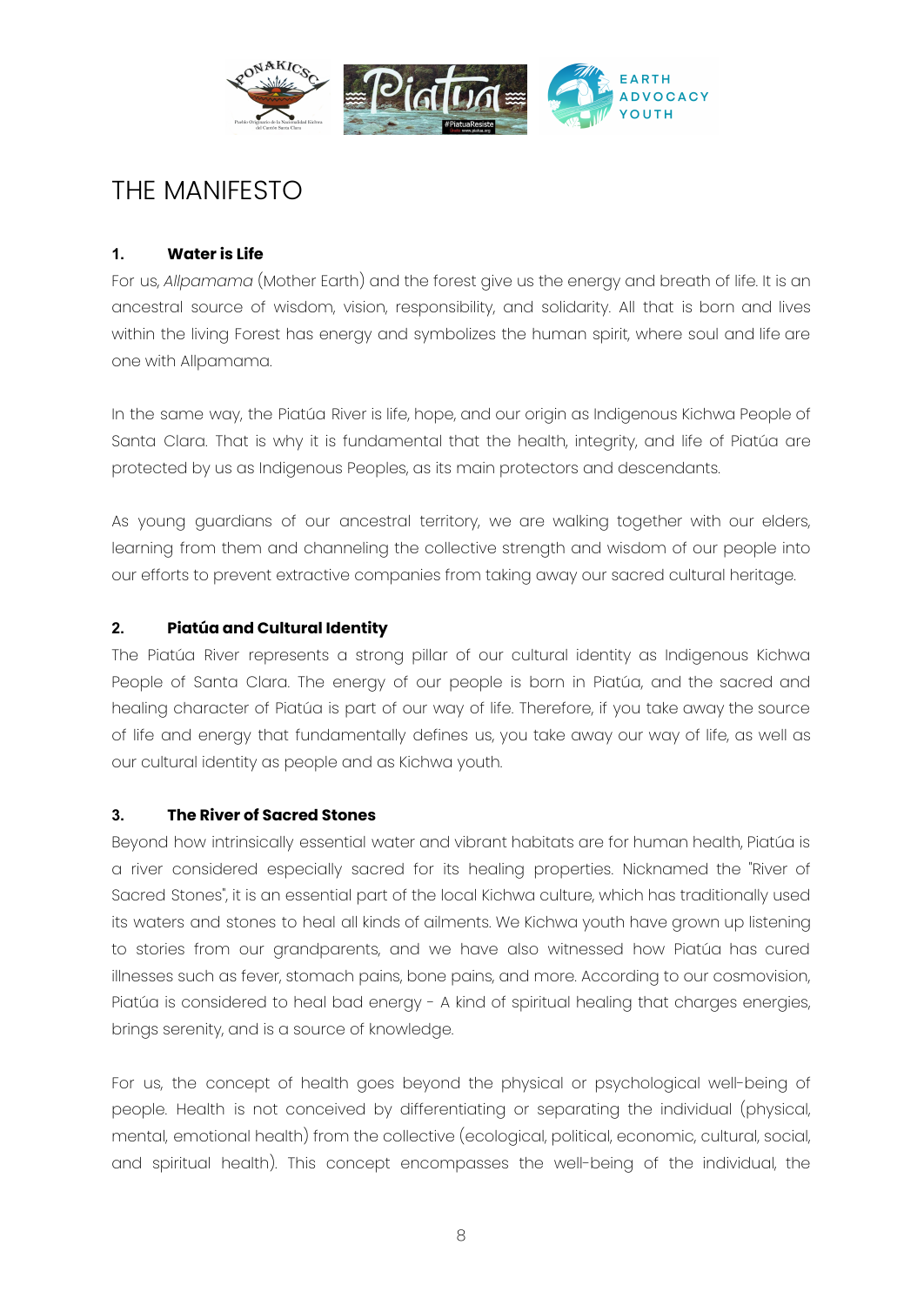

community, and the Earth as a whole in conditions of equity. Well-being is the harmony of all the elements that make up health, for which the right to our understanding and control of our lives is essential along with the right to harmonious coexistence of human beings and the rest of Earth's web of life, of which we are part."

Indigenous Peoples of our region have developed sets of practices and knowledge about the human body, coexistence with other human beings, with the rest of Nature, and with spiritual beings, complex and well-structured in its essence and internal logic. Much of the strength and survival capacity of Indigenous Peoples is due to the effectiveness of our traditional health systems, whose "conceptual axis" or *cosmovision* is based on balance, harmony, and wholeness.<sup>12</sup>

Losing this source of health and knowledge would mean a loss not only at the ancestral and spiritual level, but also closing the door to the possibility of enriching public health systems with the knowledge and capacity to adapt to the local context of traditional health systems.

#### **4. Livelihoods**

However, an essential part of this context must not be neglected: there is also a need to secure the livelihoods of the Indigenous population that lives along Piatúa and contribute to a resilient and regenerative development of the area.

In Ecuador, the poverty rate among the Indigenous population was 63% in 2007 and 54% in 2017, showing that there is still a significant gap with the rest of the Ecuadorian population. $^{\text{ls}}$ Indigenous households are also the most affected by chronic malnutrition, with a prevalence twice as high as in other social groups.<sup>14</sup> The rejection of the construction of a hydroelectric dam in Piatúa is not a rejection of economic development per se, but a call for the need to understand that development must go hand in hand with the wellbeing of adjacent communities and must always respect all Nature, as a complex web of interconnected relationships.

We are aware of the need to improve sources of income and quality of life in our region. We live in healthy habitats with very rich biodiversity, and our way of life has been able to

<sup>11</sup> Pan American Health Organization, *La Salud de los Pueblos Indígenas de la Amazonia: Conceptos, Estrategias, Prácticas y Desafíos*, 2009.

<sup>&</sup>lt;sup>12</sup> Ibidem.

<sup>13</sup> World Bank, *Ecuador: Systematic Country Diagnostic*, Washington DC, 2018.

<sup>14</sup> World Bank, *Proyecto de Red de Protección Social en Ecuador - Evaluación Social*, Quito, 2019.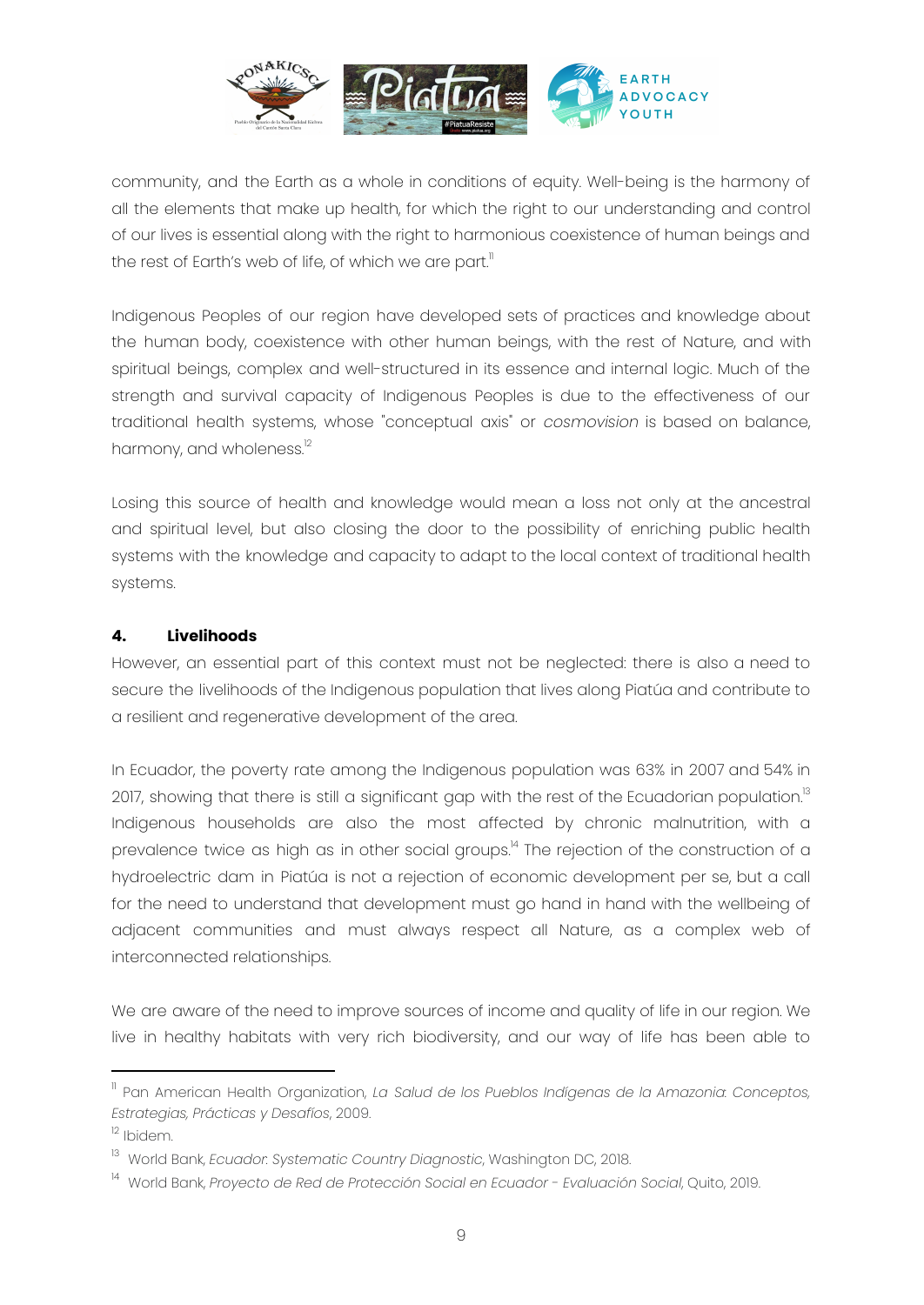

maintain this abundance and a life in harmony with the rest of Nature. This is why we would like to open our communities to sustainable tourism, which respects our community and our ancestral territory. Furthermore, we believe that many of our practices, such as our diet with native foods, our care of the Earth, or our agricultural techniques can be shared with others and are key to the ecological challenges we are facing around the globe.

#### **5. Youth Leadership and Participation in Decision-making**

We know that today's youth is the future. We also know that everything that is being done now is predetermining the conditions for the quality of life we are going to have. It is we who will be in charge of walking the path of the future, which others are creating for us with short-term gains in mind.

Today's youth are taking on influential roles and amplifying our voices and opinions about our futures in various legal processes and policy negotiations. We are seeing right now how the company is entering our territory without permission, forcibly trying to obtain another permit, and ignoring our protests echoing loudly in the air. These actions are unacceptable according to the Kichwa youth in Santa Clara who are working hard to protect the sacred Piatúa River from being destroyed for the sake of so-called "development".

Therefore, we do not want, *under any circumstances*, the hydroelectric company Genefran S.A. or any other extractive company to enter our territory and the sacred Piatúa River. As young guardians of our territory, we have a responsibility to protect the ancestral land we have inherited and to ensure that this territory can continue to exist, live and thrive. In this manifesto, as young leaders, we are conveying our dreams, visions of the future, and unique leadership to the legal processes that seek to protect the Piatúa River.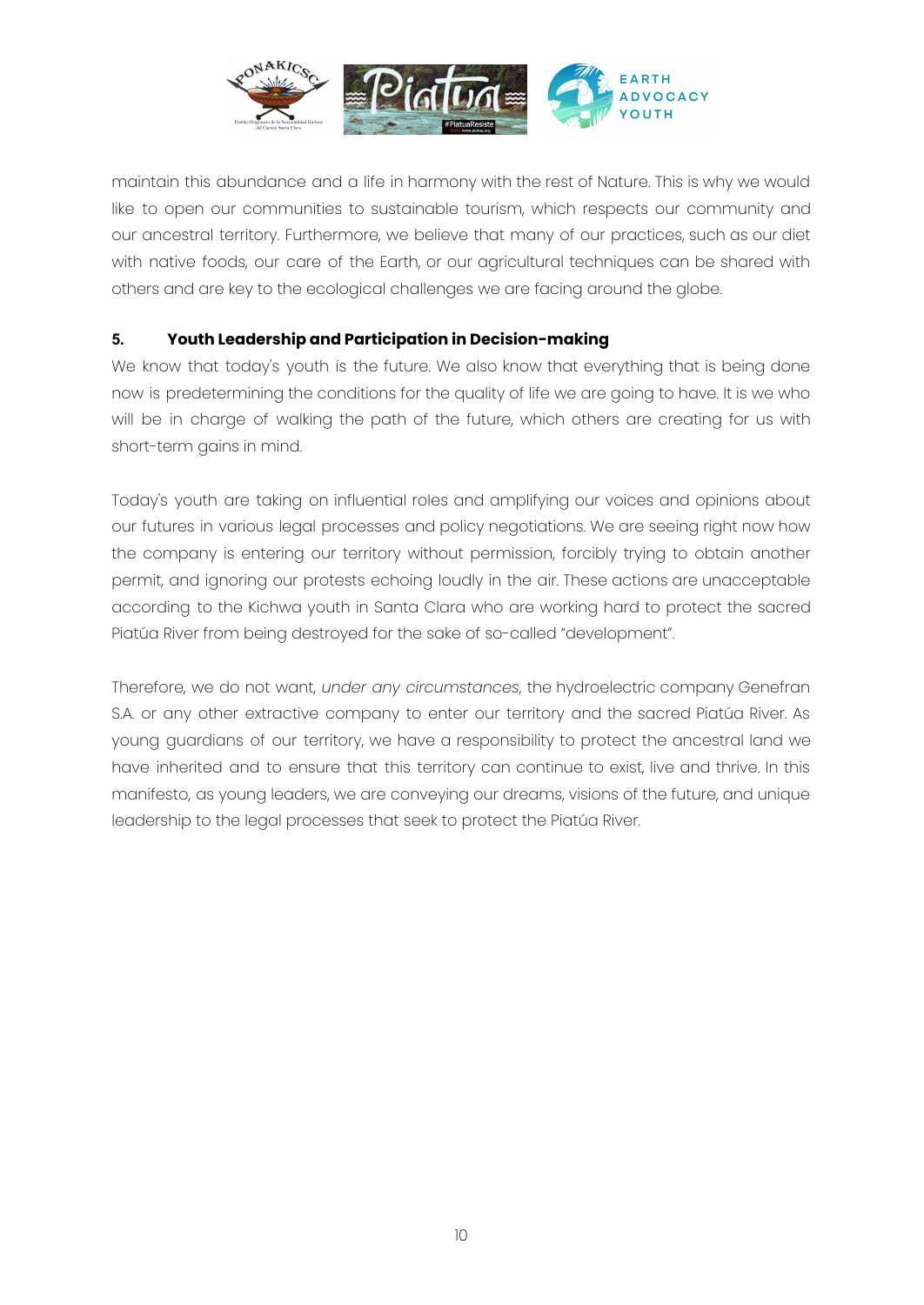

## OUR CALL TO ACTION

The Kichwa youth of Santa Clara are the children of great leaders who created the organizations that exist today, and we intend to continue with the cultural legacy of our ancestors. We defend the territories because it is the inheritance that our ancestors have left us and the knowledge that exists here is unique in the world, and we will not allow anyone to take away or alter our way of life.

#### **On these grounds, the Kichwa youth of Santa Clara demand:**

- ❖ That the company Genefran S.A. cancels the hydroelectric power plant project and does not re-enter our territory.
- ❖ That the government of Ecuador applies its constitution properly and uses cases like this one to apply the Rights of Nature in practice, rejecting unnecessary projects that fragment ecosystems and have a negative impact on Indigenous territory.
- ❖ Respect for our way of life, for the autonomy in the forms of coexistence that we have as Kichwa People. International treaties and laws protect our right to self-determination, right to a dignified life, right to territory, right to food, right to health, and more. We want to keep our way of life connected to the forest.
- ❖ To live in peace without extractivism in our territories by promoting a resilient economy that sustains the local economy and that recognizes and respects the living beings that exist in our territories according to our cosmovision. The constitution protects the right to freedom of worship; however, it does not respect our worldview as Indigenous Peoples. Despite having adapted to new beliefs, we retain the connection to the beings that live in the waterfalls, the sacred stones, the river, and more.
- ❖ That the living and vibrant beings that exist in the river, the sacred stones, the waterfalls, the mountains, and all other spaces in which we exist and live, are part of our collective existence. We ask that they be recognized as subjects of rights, along with the Piatúa River, as it is essential to take stronger and more effective measures than ever before in order to truly care for Pachamama. The Piatúa River is part of our life and deserves respect through its inherent right to life and regeneration, just like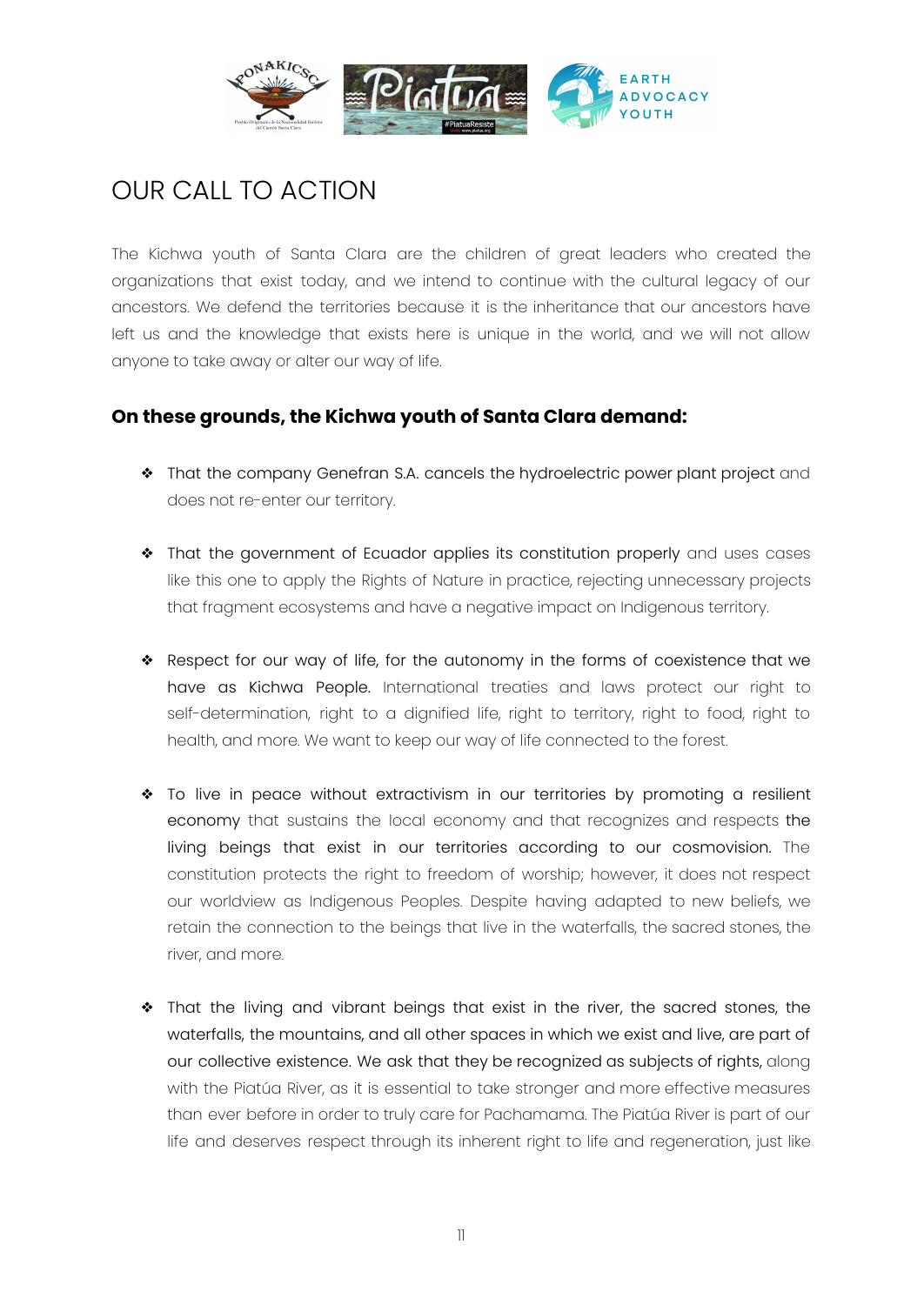

other rivers, forests, spirits and other wild kind.

- ❖ That, in accordance with the right to participation, key spaces of decision-making must be provided to young people from Indigenous Nationalities who wish to influence decisions that affect them, young and future generations, their ancestral territory and their futures.
- ❖ Finally, we call on the international community to pay attention to the processes taking place in the Amazon through direct sources.

The government carries a false message of care for the Earth and respect for Indigenous Peoples and nationalities, but, in reality, they continue to expand extractivist operations and cause damage to our ancestral way of life. They show, again and again, that they do not respect our cosmovision, and that they prefer to continue giving accounts to large transnationals instead of attending to their own people. There is no high-quality healthcare or education, and we are the least attended population in these matters. As Indigenous Peoples, we need our children to be well-prepared, healthy, and have access to sources of employment in accordance with the reality of our territories. This involves seeking life-preserving alternatives such as community tourism, the promotion of agricultural production with local products from the area, and fair payment for those products.

#### Our Process & How the Material was Collected

A technical team composed of Kichwa youth from Santa Clara, together with a representative from Earth Advocacy Youth, visited 14 Kichwa communities on September 14-15th 2021 to hear and document the visions, hopes, stories, demands and testimonies of the children and youth from these Amazonian communities located in the canton of Santa Clara, Ecuador.

These testimonies were collected through semi-structured group interviews conducted by the youth-led team, accompanied by the president of the Kichwa Nationality of Santa Clara. After the visits, all the audio material was transcribed by one of the Kichwa youth who formed part of the technical team. The transcript was then sent to the team at Earth Advocacy Youth who, together with a delegation of young Kichwa leaders, compiled this manifesto. All material was compiled with prior consent by the interviewees, who were informed of its use and purpose.